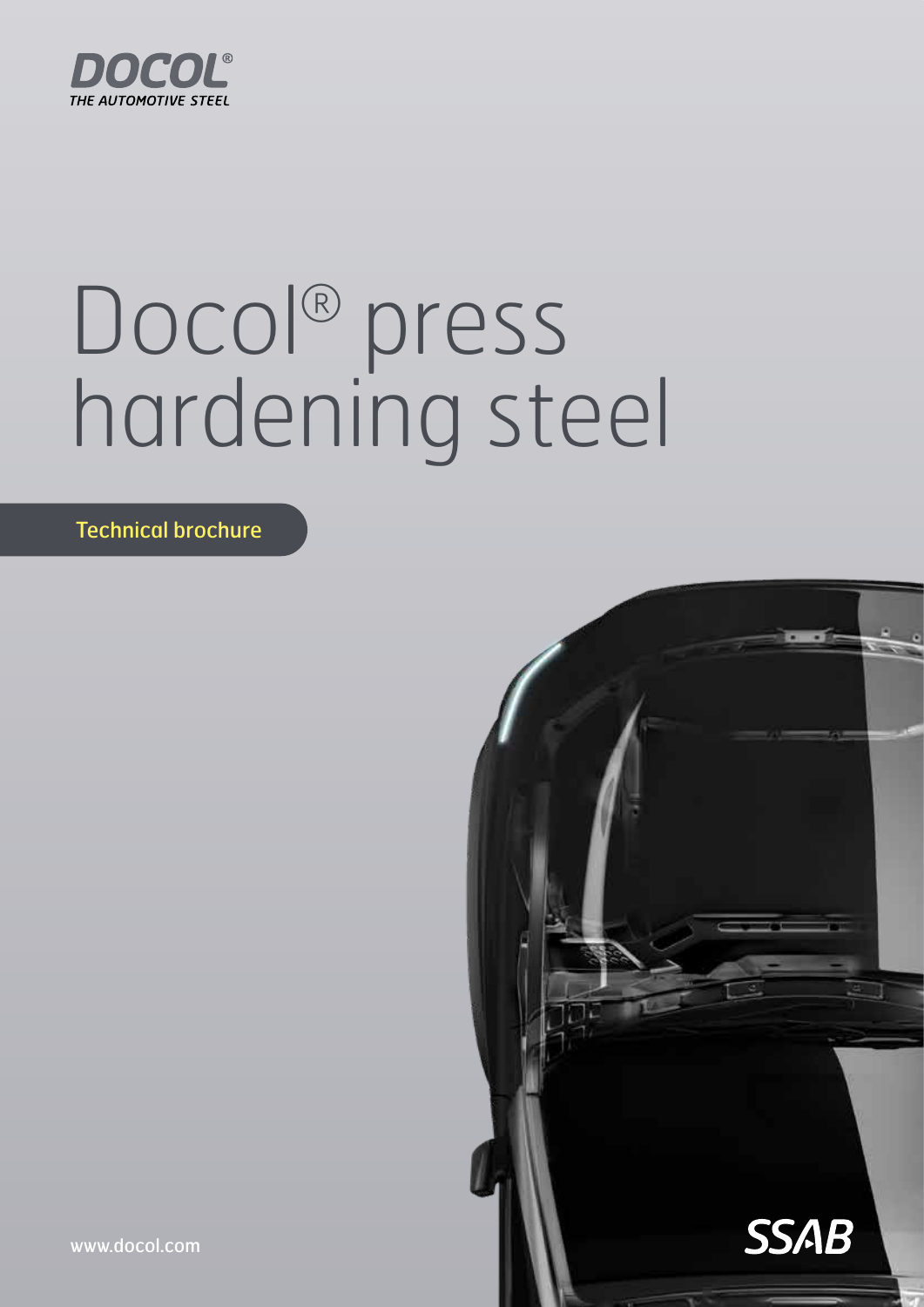For decades now, Docol Press Hardening Steel (PHS) has offered excellent properties for complex designs and it continues to do so today. Developed specifically for the automotive industry, Docol PHS steel offers a wide range of grades and dimensions. There are plenty of reasons to consider these materials.

Common for all of the grades are:

- $\triangleright$  Consistency in quality with stable chemical compositions.
- Excellent heat treatment properties.
- **Tight tolerances and top performance in your workshop for every batch.**
- **Can be welded using most common techniques.**

Helping you realize the full potential of your steel choice is one of our biggest goals. If you need any help or assistance with this, please contact our experts who can provide extensive welding support and recommendations.

Docol PHS steel is available as both cold and hot rolled in thicknesses ranging from 0.7–6 mm. Docol PHS is only available in uncoated condition.

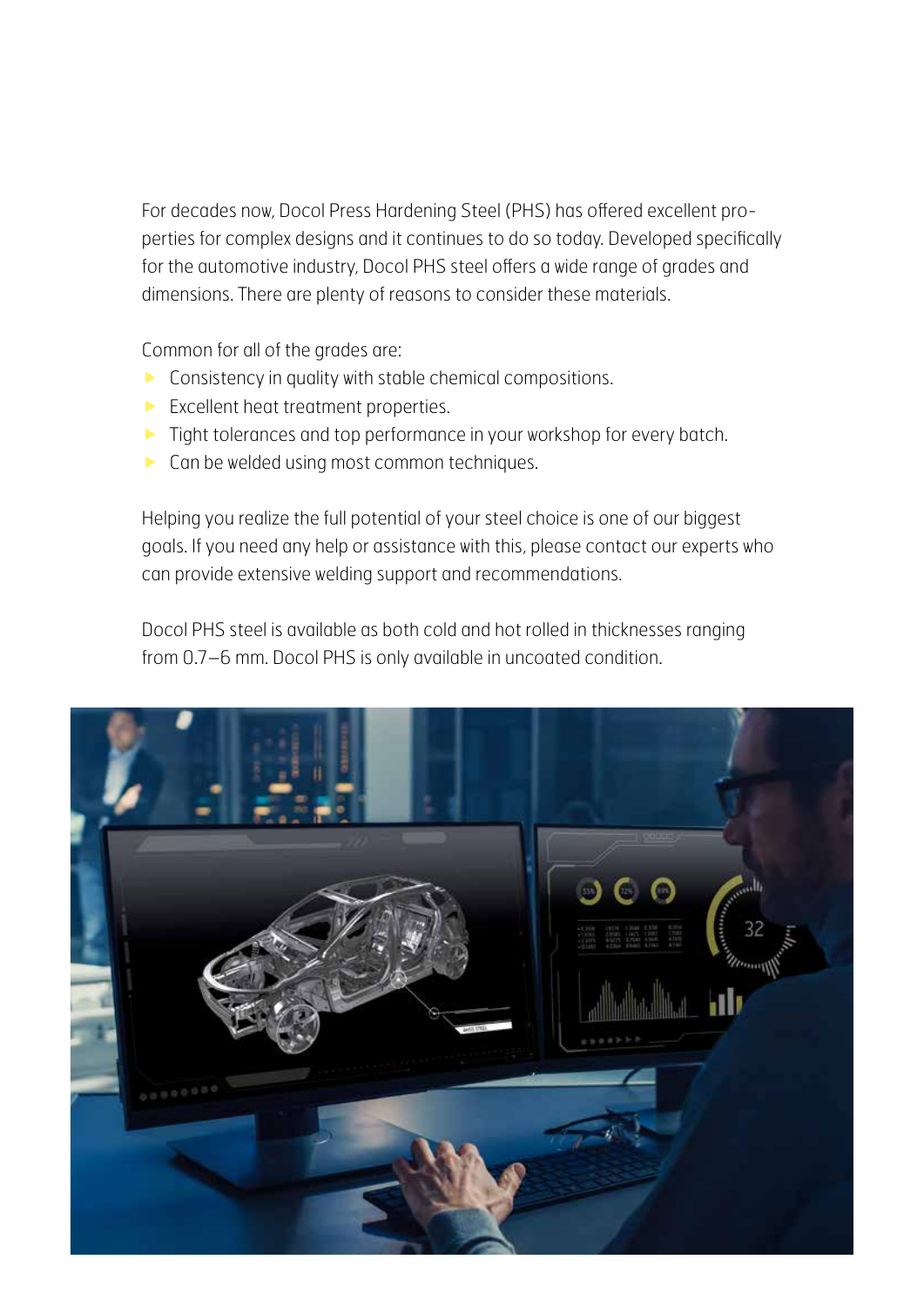#### MECHANICAL PROPERTIES, TYPICAL VALUES

| Steelgrade        | Product type | Thickness (mm) | Yield strength<br>R <sub>c</sub> Typical (MPa) | Tensile strength<br>R <sub>m</sub> Typical (MPa) | Elongation<br>$A_{80}$ Typical (%) |
|-------------------|--------------|----------------|------------------------------------------------|--------------------------------------------------|------------------------------------|
| Docol PHS CR 1500 | Rolled       | $0.70 - 3.00$  | 960                                            | 1060                                             | $\overline{4}$                     |
| Docol PHS CR 1500 | Annealed     | $0.70 - 3.00$  | 340                                            | 480                                              | 28                                 |
| Docol PHS CR 1500 | Hot stamped  | $0.70 - 3.00$  | 1200                                           | 1590                                             | 6                                  |
| Docol PHS HR 1500 | Rolled       | $2.00 - 6.00$  | 570                                            | 715                                              | 20                                 |
| Docol PHS HR 1500 | Annealed     | $2.00 - 6.00$  | 350                                            | 530                                              | 25                                 |
| Docol PHS HR 1500 | Hot stamped  | $2.00 - 6.00$  | 1200                                           | 1590                                             | 6                                  |
| Docol PHS CR 1800 | Rolled       | $0.70 - 3.00$  | 970                                            | 1070                                             | $\overline{4}$                     |
| Docol PHS CR 1800 | Annealed     | $0.70 - 3.00$  | 350                                            | 500                                              | 27                                 |
| Docol PHS CR 1800 | Hot stamped  | $0.70 - 3.00$  | 1300                                           | 1800                                             | 6                                  |
| Docol PHS CR 2000 | Rolled       | $1.00 - 3.00$  | 980                                            | 1100                                             | $\overline{4}$                     |
| Docol PHS CR 2000 | Annealed     | $1.00 - 3.00$  | 330                                            | 530                                              | 26                                 |
| Docol PHS CR 2000 | Hot stamped  | $1.00 - 3.00$  | 1380                                           | 2040                                             | 5                                  |
| Docol PHS HR 2000 | Rolled       | $2.00 - 6.00$  | 490                                            | 690                                              | 18                                 |
| Docol PHS HR 2000 | Annealed     | $2.00 - 6.00$  | 330                                            | 540                                              | 27                                 |
| Docol PHS HR 2000 | Hot stamped  | $2.00 - 6.00$  | 1360                                           | 2040                                             | 6                                  |

Mechanical properties are valid in transverse direction.

#### CHEMICAL COMPOSITION

| Steelgrade        | (% )          | 'Si.<br>$(\%)$ | Mn<br>(%)     | D<br>(max %) | (max %) | Cr<br>(max %) | B<br>(%)          | $Nb+Ti$<br>(max %) |
|-------------------|---------------|----------------|---------------|--------------|---------|---------------|-------------------|--------------------|
| Docol PHS CR 1500 | $0.20 - 0.25$ | $0.15 - 0.35$  | $1.00 - 1.35$ | 0.025        | 0.005   | 0.35          | $0.0020 - 0.0050$ |                    |
| Docol PHS HR 1500 | $0.20 - 0.25$ | $0.15 - 0.35$  | $1.00 - 1.35$ | 0.025        | 0.005   | 0.35          | $0.0020 - 0.0050$ |                    |
| Docol PHS CR 1800 | $0.27 - 0.33$ | $0.15 - 0.35$  | $1.00 - 1.45$ | 0.025        | 0.010   | 0.35          | 0.0008-0.0050     |                    |
| Docol PHS CR 2000 | $0.30 - 0.38$ | $0.15 - 0.35$  | $1.10 - 1.50$ | 0.025        | 0.005   | 0.35          | $0.0010 - 0.0050$ | 0.2                |
| Docol PHS HR 2000 | $0.30 - 0.38$ | $0.15 - 0.35$  | $1.10 - 1.50$ | 0.025        | 0.005   | 0.35          | $0.0010 - 0.0050$ | 0.2                |

#### TOLERANCES

Cold-rolled (UC): Tolerances in accordance to EN10131. Hot-rolled (UC): Tolerances in accordance to EN10051. Customized dimensional and shape tolerances are available on request.

#### COATINGS AND SURFACE TREATMENTS

All surface treatments are in accordance with RoHS directive (2011/65/EU) and do not contain Chromium VI (Cr6+). Surface treatments provide only temporary surface protection during transportation and storage. In order to avoid corrosion damages, care must be taken to keep the products dry during transportation and storage. If they become wet, they must be separated and situated so that they are dried quickly.

| Surface Coating  | Available surface treatment |
|------------------|-----------------------------|
| UC (Cold-rolled) | <b>Oiled</b>                |
| UC (Cold-rolled) | Unprotected                 |

#### FABRICATION AND OTHER RECOMMENDATIONS

For information concerning fabrication, see SSAB's brochures on www.ssab.com or consult Tech Support at techsupport@ssab.com. Appropriate health and safety precautions must be taken when bending, welding, cutting, grinding or otherwise working on the product.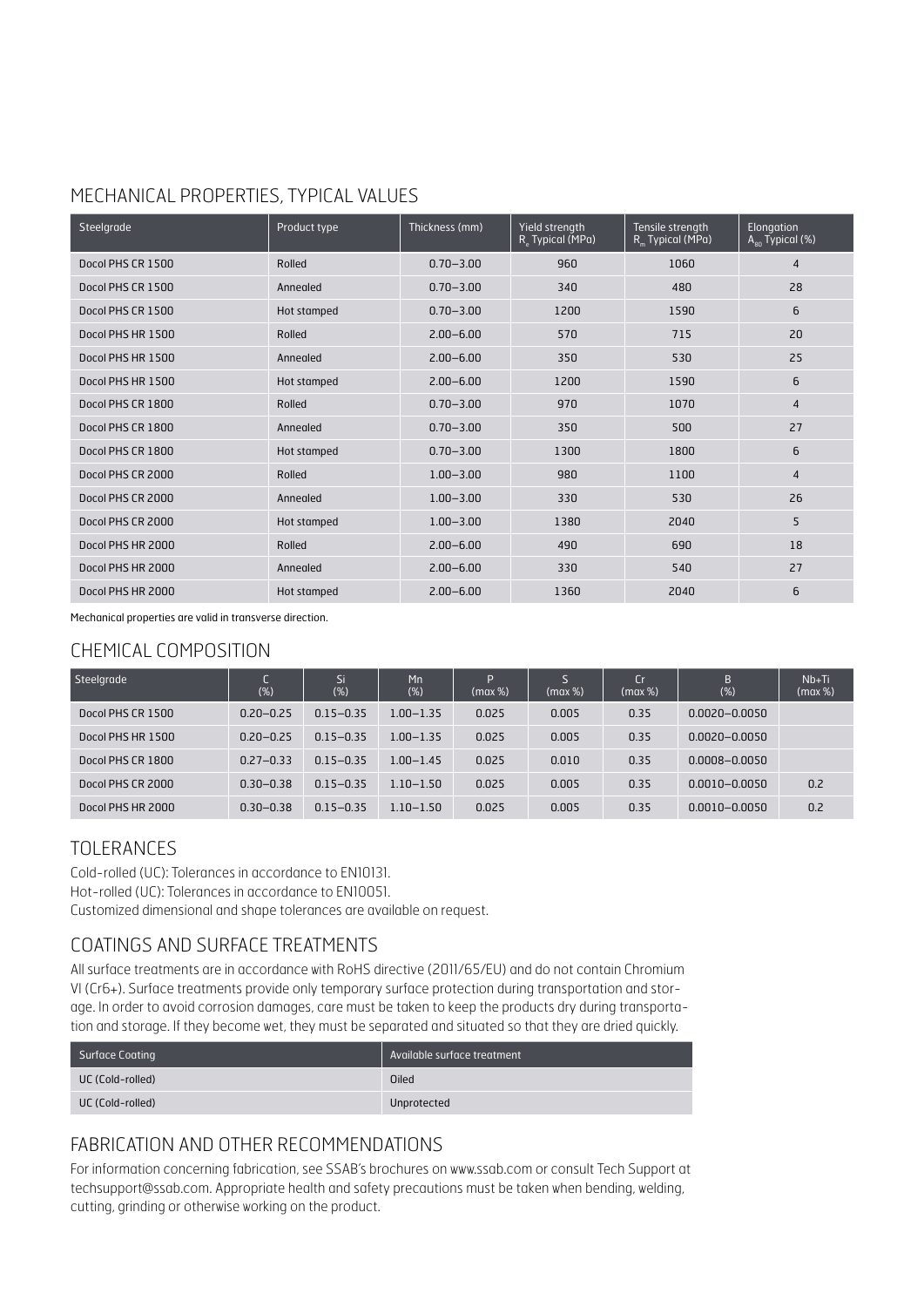#### HEAT TREATMENT AND CRITICAL COOLING RATE

Austenitization and cooling parameters are critical in order to obtain a fully martensitic microstructure. Typical austenitization temperature and time is 870–950°C for 3–5 minutes. With decreasing furnace temperature, the austenitization time increases. The heating cycle is also very much depending on capacity of the equipment/furnace used and the sheet thickness. Figure below shows theoretical CCT diagram. The critical cooling rate obtained to achieve a martensitic microstructure is >30°C/s for PHS 1500 and PHS 1800 and > 50°C/s for PHS 2000. Theoretical CCT diagrams are based on the material temperature, not the furnace temperature.

#### COOLING RATE

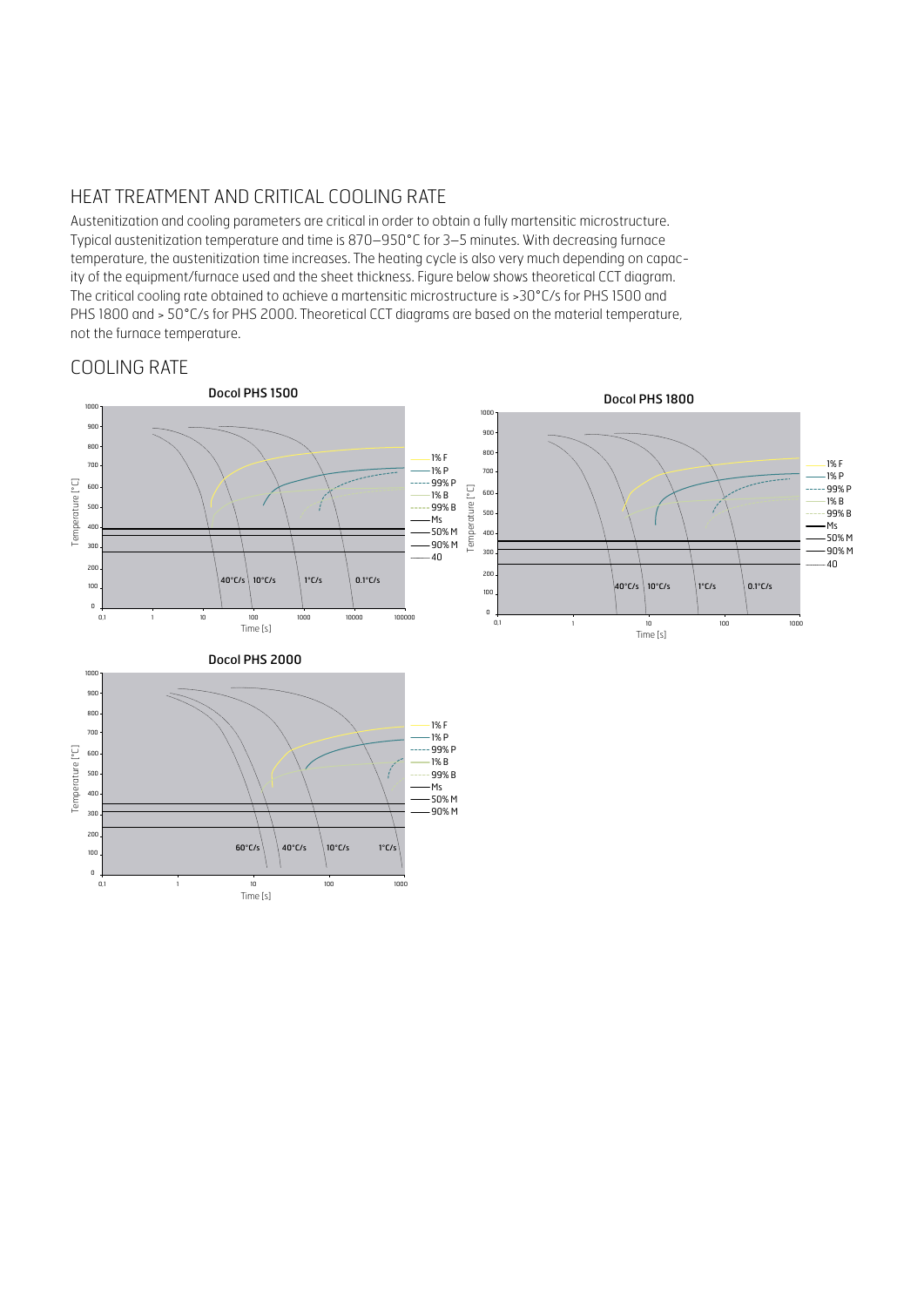#### BENDABILITY

Table below show typical bending angle and mechanical properties in longitudinal and transversal testing directions. Properties are evaluated in hot stamped condition and bending test is according to standard VDA 238-100.

| Test direction | Property   | Docol PHS CR 1500 | Docol PHS CR 1800 | Docol PHS HR 2000 | Docol PHS CR 2000 |
|----------------|------------|-------------------|-------------------|-------------------|-------------------|
| <b>RD</b>      | Angle [°]  | 67                | 48                | 51                | 43                |
|                | Rp02 [MPa] | 1198              | 1358              | 1340              | 1383              |
|                | Rm [MPa]   | 1590              | 1906              | 2030              | 2031              |
|                | A50 [%]    | 7.4               | 6.6               | 8.0               | 6.1               |
| <b>TD</b>      | Angle [°]  | 88                | 62                | 41                | 51                |
|                | Rp02 [MPa] | 1203              | 1358              | 1357              | 1395              |
|                | Rm [MPa]   | 1590              | 1911              | 2044              | 2038              |
|                | A50 [%]    | 6.5               | 5.9               | 8.6               | 5.1               |

Properties are evaluated in hot stamped condition

B = Batch annealed before hot stamping

BO = Full hard condition before hot stamped

Example of bending angle thickness dependence. Bending test according to standard VDA 238-100.

| Steelgrade        | Condition           | Thickness (mm) | Bending angel RD (*) | Bending angel TD (*) |
|-------------------|---------------------|----------------|----------------------|----------------------|
| Docol PHS CR 2000 | Hot stamped         | 1.11           | 53                   | 56                   |
| Docol PHS CR 2000 | Hot stamped         | 1.65           | 38                   | 52                   |
| Docol PHS CR 2000 | Hot stamped & Baked | 1.11           | 65                   | 79                   |
| Docol PHS CR 2000 | Hot stamped & Baked | 1.65           | 53                   |                      |

#### MICRO STRUCTURE

PAG size in hot stamped condition.

Below measurement of the former austenite grain size was performed using the circular intercept method according to ASTM E112 (Hilliard Single-Circle Procedure), with the reservation that only one field of vision was measured.

The radius of the used circle set to 64 µm. EBSD map length, 200 µm.

perlite.

| Sample                 | $ECD$ [ $\mu$ m] | Radius [µm] |
|------------------------|------------------|-------------|
| Docol PHS CR 2000 (RD) |                  | 64          |
| Docol PHS CR 2000 (TD) | b.4              | 64          |



As-recieved hot rolled condition, ferrite and perlite.

As-recieved cold rolled condition, ferrite and

Annealed condition cold rolled, ferritc matrix with spheroidized perlite.

Microstructure after hot stamping cold rolled condition, martensite.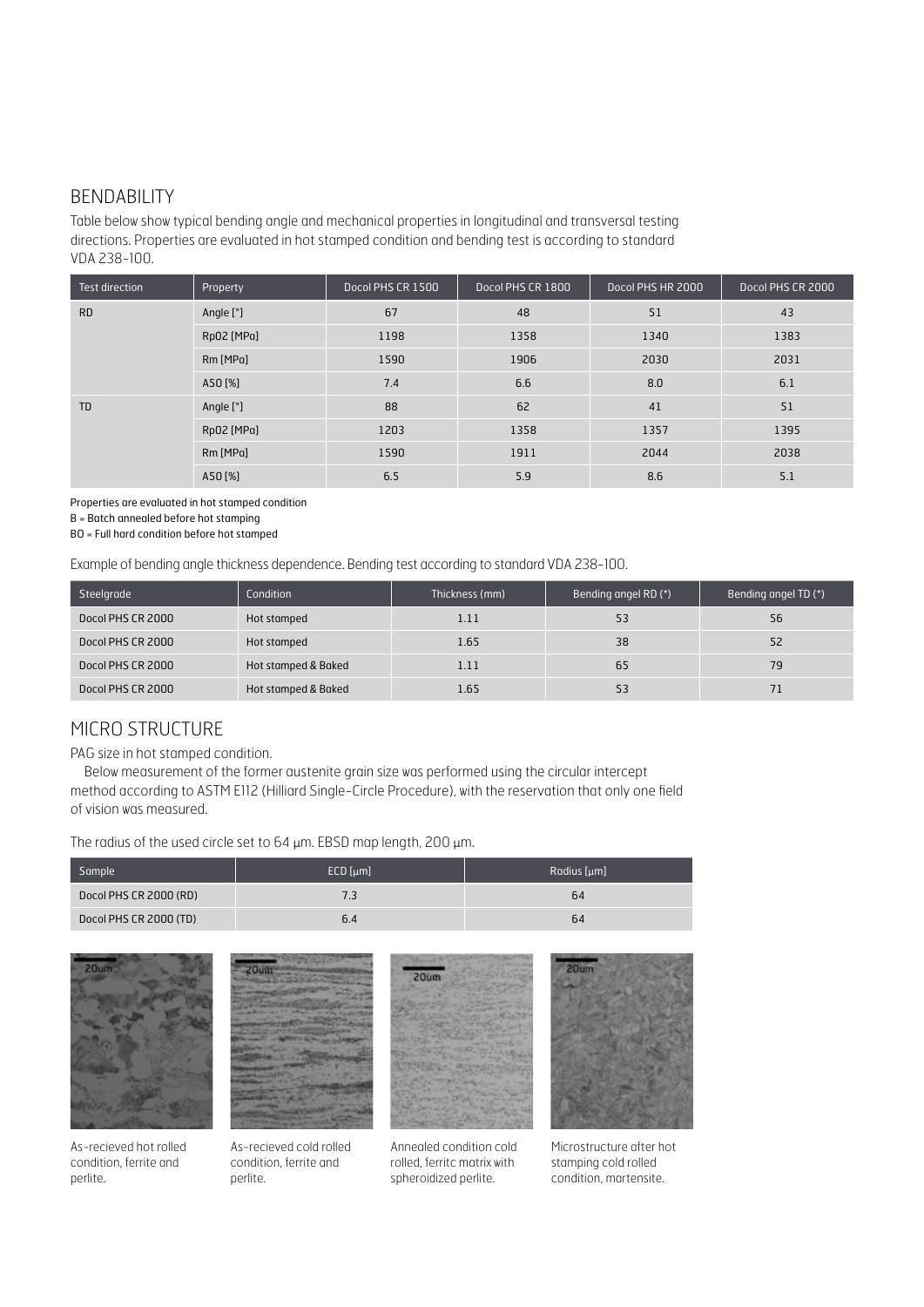#### WELDING

In the Table 1, some examples from resistance spot welding of press hardened Docol boron steels are shown. The welding results presented in the table have been obtained by means of stationary MFDC machine. Docol boron steels can also be welded with single-phase AC machines. The available current ranges can differ somewhat, but the difference is not large. The obtained values show that the steels have large welding current ranges despite their high strength in hardened condition.

Table 1 Examples of measured welding current range for resistance spot welding of Docol PHS CR1500, Docol PHS CR1800 and Docol PHS CR2000.

| Steel grade      | State of the steel<br>before welding | (mm) | Welding current range <sup>2)</sup><br>$\triangle$ I (kA) | Min-Max current <sup>3)</sup><br>(kA) | Type of failure | Type of testing           |
|------------------|--------------------------------------|------|-----------------------------------------------------------|---------------------------------------|-----------------|---------------------------|
| Docol PHS CR1500 | Hot stamped <sup>1)</sup>            | 1.5  | 2,2                                                       | $5.81 - 8.01$                         | Partial plug    | Chisel test               |
| Docol PHS CR1800 | Hot stamped <sup>1)</sup>            | 1.6  | 2,0                                                       | $6.11 - 8.11$                         | Partial plug    | Chisel test               |
| Docol PHS CR2000 | Hot stamped <sup>1)</sup>            | 1.5  | 1.70                                                      | $5.81 - 7.51$                         | Partial plug    | <b>Cross Tension test</b> |

1) Sand blasted surface after hot stamping.

2) Welding the steels to itself by MFDC machine. The welding parameters according to SEP1220-2.

3) Min weld diameter 4√t according to SEP1220-2.

For uncoated press hardened steels, it is very important to ensure that no oxide residue remain on the surface after hardening. The reason is that spot welding of a steel with the oxide remaining in certain places on the surface does not give reliable and repeatable results. The scatter in the button diameters measured is normally very wide due to the variations in the contact resistance during welding. Therefore, remaining oxide residue on the surface of the uncoated press hardened steel should effectively be removed by sandblasting.

The spot welding of Docol boron steels to a steel with much lower strength, full plug failure will be obtained, but when welding to itself, the fracture will generally be partial plug failure. Interfacial failure mode appears usually on the spot welds where their nugget diameter is close to minimum required weld diameter. The reason for these failures is due to the increased alloying content necessary to able to reach the aimed hardenability in the steel during hardening operations.

#### Strength of the spot-welds

The strength of the spot weld is very important for the performance of the spot welded component and be a function of sheet thickness, weld size and strength of the steel. The strength of the spot weld increases with increasing sheet thickness and increasing weld size, but there is no such straightforward relation between the strength of the steel and the strength of the spot welds.

The reason for the drop in cross tension strength for the steels with very high strength is due to higher alloying concept in the steel. Consequently, the hardness of the spot weld (hardness in the nugget zone and also in HAZ close to the nugget) is higher for higher grades of steels in comparison with DP steels or the other softer reference steels. These results demonstrate that the greatest benefit of spot welding Docol boron steels is obtained in shear loading. Peel loading and cross tension loading of spot welds, if possible, should be avoided for Docol boron steels. As a reference, typical strength and hardness values for the specific nugget diameter of spot welds are tabulated in Table 2 for three different of Docol borons steels.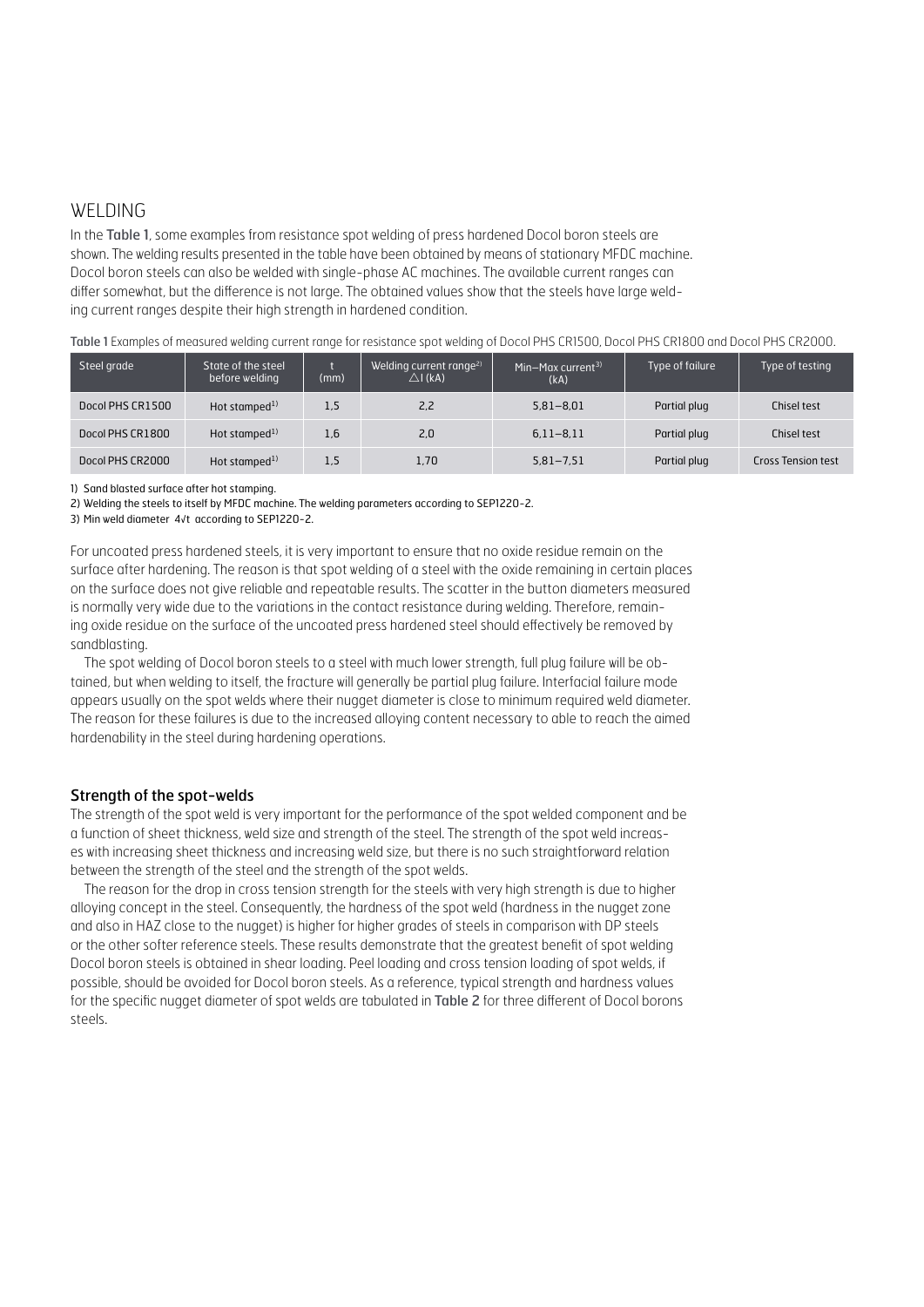Table 2 Typical load carrying capacity of minimum weld nugget diameter of Docol PHS CR1500, Docol PHS CR1800 and Docol PHS CR2000 in both of shear and cross-tensile modes. Typical hardness values (HV1) across the weld are also tabulated for three of the steels.

| Steel grade      | State of the steel        |      | Shear tensile strength<br>for $d_{min}^{2)}$ (kN)<br>for $d_{min}^{2)}$ (kN) | Cross tensile strength | Typical hardness across the weld (HV1) |           |            |           |
|------------------|---------------------------|------|------------------------------------------------------------------------------|------------------------|----------------------------------------|-----------|------------|-----------|
|                  | before welding            | (mm) |                                                                              |                        | <b>BM</b>                              | min       | <b>HAZ</b> | <b>WM</b> |
|                  |                           |      |                                                                              |                        |                                        |           | max        |           |
| Docol PHS CR1500 | Hot stamped <sup>1)</sup> | 1.5  | 18.0                                                                         | 5.6                    | $496^{3}$                              | $356^{3}$ | $553^{3}$  | $497^{3}$ |
| Docol PHS CR1800 | Hot stamped <sup>1)</sup> | 1.6  | 17.7                                                                         | 4.3                    | $577^{4}$                              | $342^{4}$ | $585^{4}$  | $543^{4}$ |
| Docol PHS CR2000 | Hot stamped <sup>1)</sup> | 1.5  | 16,1                                                                         | 3.8                    | $630^{4}$                              | $368^{4}$ | $652^{4}$  | $622^{4}$ |

HARDNESS ACROSS THE WELD DOCOL PHS CR1800

1) Sand blasted surface after hot stamping BM= Base metal 2)  $d_{min}$  = 4√t according to SEP1220-2 HAZ= Heat Affected Zone,

600

T=1,6 mm Imin = 6,11kA

3) Hardness measurement with HV3 WM= Weld Metal 4) Hardness measurement with HV1

#### TYPICAL HARDNESS CURVES FOR RSW WELDED DOCOL PHS STEEL

HARDNESS ACROSS THE WELD DOCOL PHS CR1500 T=1,5 mm Imin = 5,81kA



 $\ddotsc$  $\alpha_{\alpha_{\alpha_{\alpha}}}$ /................

Cross section and hardness curve across spot weld of Docol PHS CR1500 (sheet thickness 1.5 mm), The steel is resistance spot welded to itself. Welding parameters are selected according to SEP1220-2.





Cross section and hardness curve across spot weld of Docol PHS CR1800 (sheet thickness 1.6 mm). The steel is resistance spot welded to itself. Welding parameters are selected according to SEP1220-2.

HARDNESS ACROSS THE WELD DOCOL PHS CR2000 T=1,50 mm Imin = 5,81 kA





Cross section and hardness curve across spot weld of Docol PHS CR2000 (sheet thickness 1.5 mm). The steel is resistance spot welded to itself. Welding parameters are selected according to SEP1220-2.